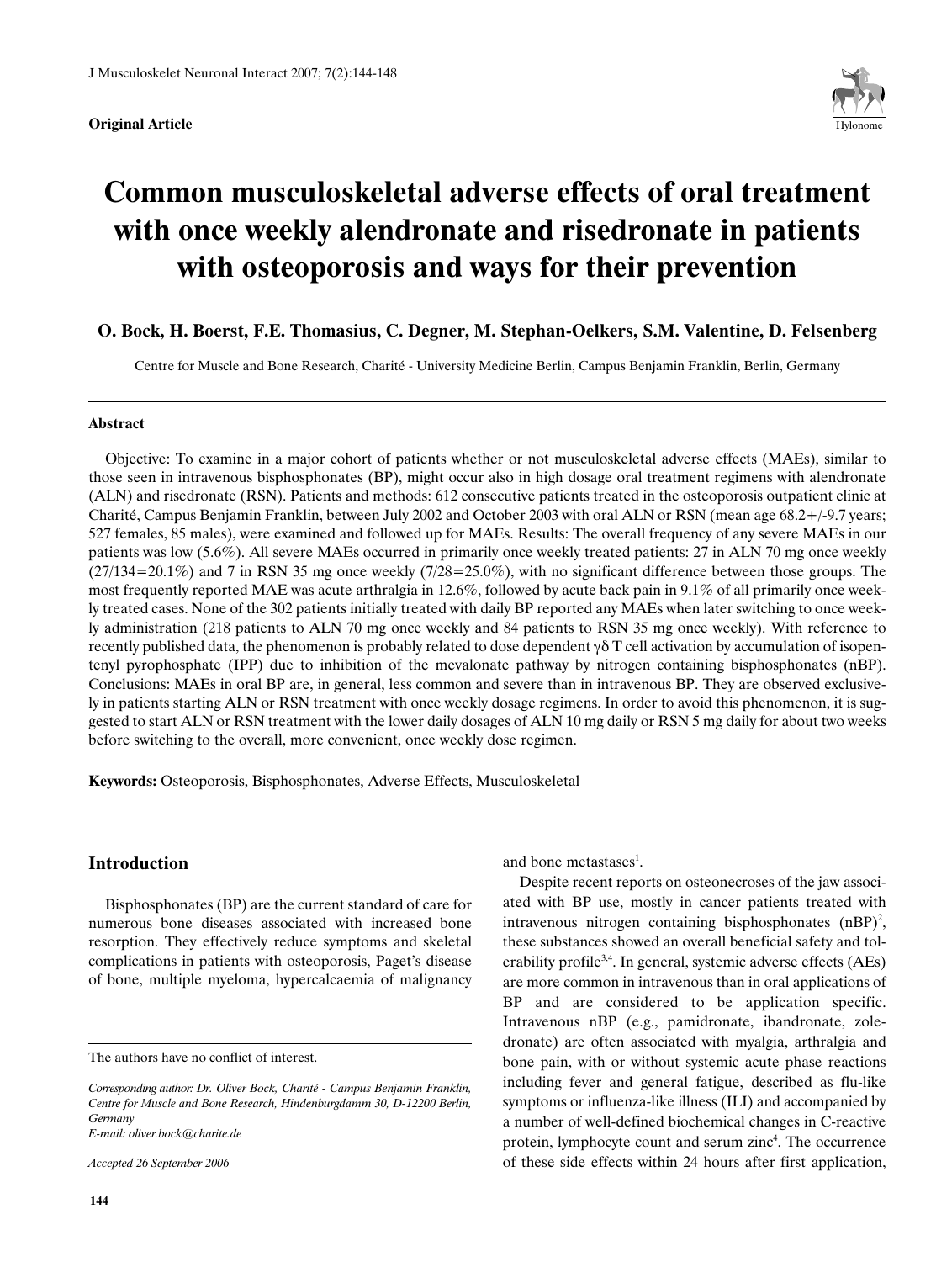| <b>Abbreviations</b>                                                                                                                                                                    |  |                                                                                                                                                                                                                                                                | BP and dose regimen given initially |                                            |                  |                |  |
|-----------------------------------------------------------------------------------------------------------------------------------------------------------------------------------------|--|----------------------------------------------------------------------------------------------------------------------------------------------------------------------------------------------------------------------------------------------------------------|-------------------------------------|--------------------------------------------|------------------|----------------|--|
| AE, adverse effect                                                                                                                                                                      |  |                                                                                                                                                                                                                                                                |                                     | ALN 10 d   ALN 70 ow   RSN 5 d   RSN 35 ow |                  |                |  |
| ALN, alendronate<br>ALN 10 d, alendronate 10 mg daily<br>ALN 70 ow, alendronate 70 mg once weekly<br>BP, bisphosphonates<br>EBM, evidence based medicine<br>ILI, influenza-like illness |  | No. of patients                                                                                                                                                                                                                                                | 273                                 | 134                                        | 177              | 28             |  |
|                                                                                                                                                                                         |  | Age (years),<br>$mean \pm SD$                                                                                                                                                                                                                                  | $67.6 \pm 10.2$                     | $68.9 \pm 9.8$                             | $166.4 \pm 10.1$ | $67.6 \pm 9.2$ |  |
|                                                                                                                                                                                         |  | Men, no. $(\%)$                                                                                                                                                                                                                                                | 51 (18.7)                           | 18(13.4)                                   | 16(9.0)          | 0(0)           |  |
|                                                                                                                                                                                         |  | Women, no. $(\% )$                                                                                                                                                                                                                                             | 222(81.3)                           | 116(86.6)                                  | 161 (91.0)       | 28(100)        |  |
| MAE, musculoskeletal adverse effect<br>nBP, nitrogen containing bisphosphonates<br>RSN, risedronate<br>RSN 5 d, risedronate 5 mg daily<br>RSN 35 ow, risedronate 35 mg once weekly      |  | No significant difference in age. Differences in no. of patients per<br>group are mainly caused by different dates of approval for both<br>BPs. Differences in gender distribution are due to ALN (10 d),<br>being the only BP approved for male osteoporosis. |                                     |                                            |                  |                |  |

**Table 1.** Patient characteristics.

persistence for a couple of days, dose dependency, and very rare re-occurrence after repeated applications belong to their characteristics. Otherwise, oral nBP (e.g., alendronate (ALN), risedronate (RSN), ibandronate) are sometimes associated with upper gastrointestinal side effects<sup>5</sup>, but the latter are not considered in this paper. In recently published data from major clinical studies with oral ALN and RSN (in accordance to actual EBM based guidelines most widely used in osteoporosis treatment), there is no indication for the occurrence of musculoskeletal adverse effects (MAEs) as seen frequently with intravenous  $BP^{6,7}$ .

Since once weekly dosing regimens have been shown to reduce the incidence of upper gastrointestinal AEs<sup>5,6</sup> and to improve overall patients' convenience, compliance, and adherence to oral  $BP<sup>4,6</sup>$ , a majority of osteoporosis patients is currently being treated with ALN 70 ow or RSN 35  $ow<sup>7</sup>$ .

When ALN and RSN in their once weekly application were used in the clinical practice setting for the first time, patients reported MAEs more frequently than it had been expected and ever seen before in daily dosage regimens.

The aim of the study was to examine in a major cohort of patients whether musculoskeletal side effects similar to those seen in intravenous BP might also occur in oral treatment regimens with ALN and RSN, and, consequently, to draw conclusions for their reduction or prevention.

### **Patients and methods**

This retrospective analysis is based on the data from 1,950 patients treated in the osteoporosis outpatient clinic at the Charité, University Medicine in Berlin - Campus Benjamin Franklin between July 2002 and October 2003.

Among them, 612 consecutive patients treated with oral ALN or RSN, given daily or once weekly, were examined and followed up.

Any MAEs occurring during the first month of treatment were registered and analysed according to possible causality, severity and impact on further drug intake. Only events starting within 48 hours after first BP application and without any

other evident causality were evaluated and accounted for this analysis.

MAEs were grouped for:

- $\bullet$  myalgia / muscle pain
- $\bullet$  arthralgia / joint pain
- back pain
- generalised bone pain.

Other related AEs of special interest we looked at were: fever, as a typical sign of ILI, and chest pain.

Statistical evaluation was carried out using SPSS Version 11.0. Descriptive statistics were used to describe and characterize the sample. Statistical analysis was performed using the  $\chi^2$  test for comparison of frequencies.

## **Results**

612 patients (mean age 68.2+/-9.7 years; 527 females, 85 males) receiving ALN or RSN treatment were analyzed. Table 1 summarises the demographic baseline characteristics.

Major MAEs (resulting in treatment interruption or discontinuation) were reported in 34 patients. All cases occurred in patients whose treatment was commenced with ow BP: 27 in ALN 70 ow (27/134=20.1%) and 7 in RSN 35 ow (7/28=25.0%) as illustrated in Figure 1. There was no statistically significant difference between frequency of MAEs in ALN 70 ow and RSN 35 ow.

The most commonly reported MAEs were acute arthralgia in 12.6%, followed by acute back pain in 9.1% of cases. Figure 2 illustrates these and other MAEs in descending order of their frequency within the group of primarily once weekly treated patients (summarising ALN 70 ow and RSN 35 ow).

Chest pain was reported in 3 cases, 2 of them leading to further procedures in order to exclude myocardial infarction (due to the severity of the symptom combined with paininduced shortness of breath).

Whereas arthralgia and back pain occurred mostly in patients already severely affected by advanced osteoporosis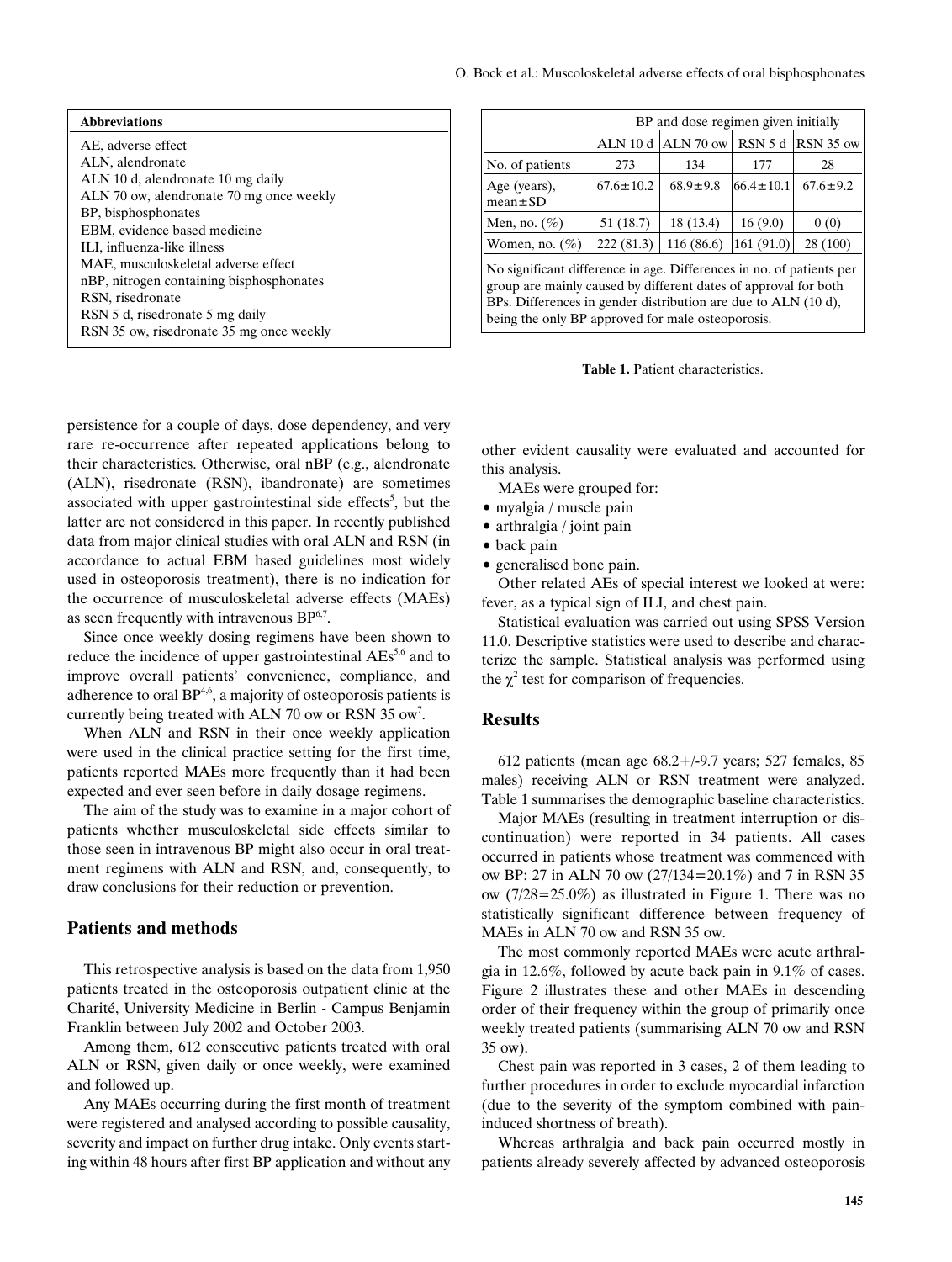



**Figure 2.** Frequency of MAEs in patients treated primarily with ALN 70 ow or RSN 35 ow.

**Figure 1.** Percentage of patients experiencing significant MAEs in association with daily or once weekly dosing regimens of ALN and RSN.

with vertebral fractures (average number of vertebral fractures=2.3) or degenerative joint and/or spine changes, all other types of MAEs showed no correlation with any underlying condition.

No severe cases were reported for daily treatment regimens. Only in 3 cases (2 with ALN 10 d, 1 with RSN 5 d) mild to moderate symptoms were reported, but did not result in an interruption of the treatment due to these AEs.

None of the 302 patients initially treated with daily BP  $(302 \text{ of } 450 = 67.1\%)$  reported any MAEs when later switching to once weekly administration (218 patients to ALN 70 ow and 84 patients to RSN 35 ow).

Twenty-seven of the 34 patients (79.4%) with significant MAEs after newly given ow bisphosphonate agreed to reexposure starting with daily dosage for 14 days and then switching back to the once weekly regimen. No reappearance of further major MAEs has been reported in those cases.

## **Discussion**

In this retrospective study of a major cohort of osteoporotic patients in clinical practice, we obtain clear evidence of a comparatively common appearance of initial MAEs in oral BP as used widely in osteoporosis treatment according to EBM based guidelines. ALN as well as RSN were associated with the occurrence of MAEs, but only when therapy was commenced with the higher individual dosage as designated to be used in the once weekly dose regimens (ALN 70 ow or RSN 35 ow).

The overall frequency of any MAEs in our setting of 612 patients was low (5.6%). However, since all 34 cases with MAEs occurred in the group of 162 patients initially treated with once weekly dosages of ALN or RSN, there was a fre-

**146**

quency of 21.0% in this sub-group of patients without significant differences between ALN 70 ow (20.1%) and RSN 35 ow (25.0%). However, due to a smaller number of patients treated with RSN 35 ow (resulting from the simple fact of later approval of RSN 35 ow), the frequency of MAS is less accurate than for that of ALN 70 ow. Apart from the retrospective study design, this was the major limitation of the study.

Nevertheless, our results give clear evidence not only of the appearance of initial MAEs in primarily once weekly treated ALN and RSN patients, but also show characteristics of these MAEs comparable to those seen in intravenous BP: 1. acute occurrence of musculoskeletal side effects within 24 hours after first application, 2. persistence for a couple of days, 3. very rare re-occurrence after repeated applications as long as the treatment interval allows patients to recover from their symptoms, and 4. a dose dependency since similar AEs3,4 were never seen in primarily ALN 10 d or RSN 5 d treated patients. The serum concentration of BPs after application of once weekly dosages is about seven times higher than with daily dose regimens, but still lower than after intravenous application of nBP with comparable antiresorptive effect on osteoclasts.

The mechanism for acute phase reactions has been partly elucidated<sup>9</sup> and appears to be associated with the release of TNF $\alpha$  and IL-6<sup>10,11</sup>, although the effector cells that release these cytokines as well as the mechanisms of their action remain obscure. nBP are known to inhibit farnesyl pyrophosphate  $(FPP)$  synthase<sup>12</sup>. It has been shown that this inhibition of the mevalonate pathway leads to an accumulation of metabolic intermediates including isopentenyl pyrophosphate (IPP). IPP itself is a potent activator of human peripheral blood  $\gamma\delta$  T cells<sup>13,14</sup>. As the acute phase response has not been observed with the non-nitrogen containing BP (such as etidronate, clodronate, tiludronate)<sup>3,4</sup>, and is thus a specific feature of the nBP, it seems possible that this phenomenon is mediated through  $\gamma\delta$ T cell activation. Recently, Hewitt et al. showed that nBP induce rapid and copious production of TNF $\alpha$  and IL-6 by peripheral blood  $\gamma\delta$  T cells, that can be counteracted by  $\beta$ HMG-CoA reductase with statin pre-treatment<sup>15</sup>.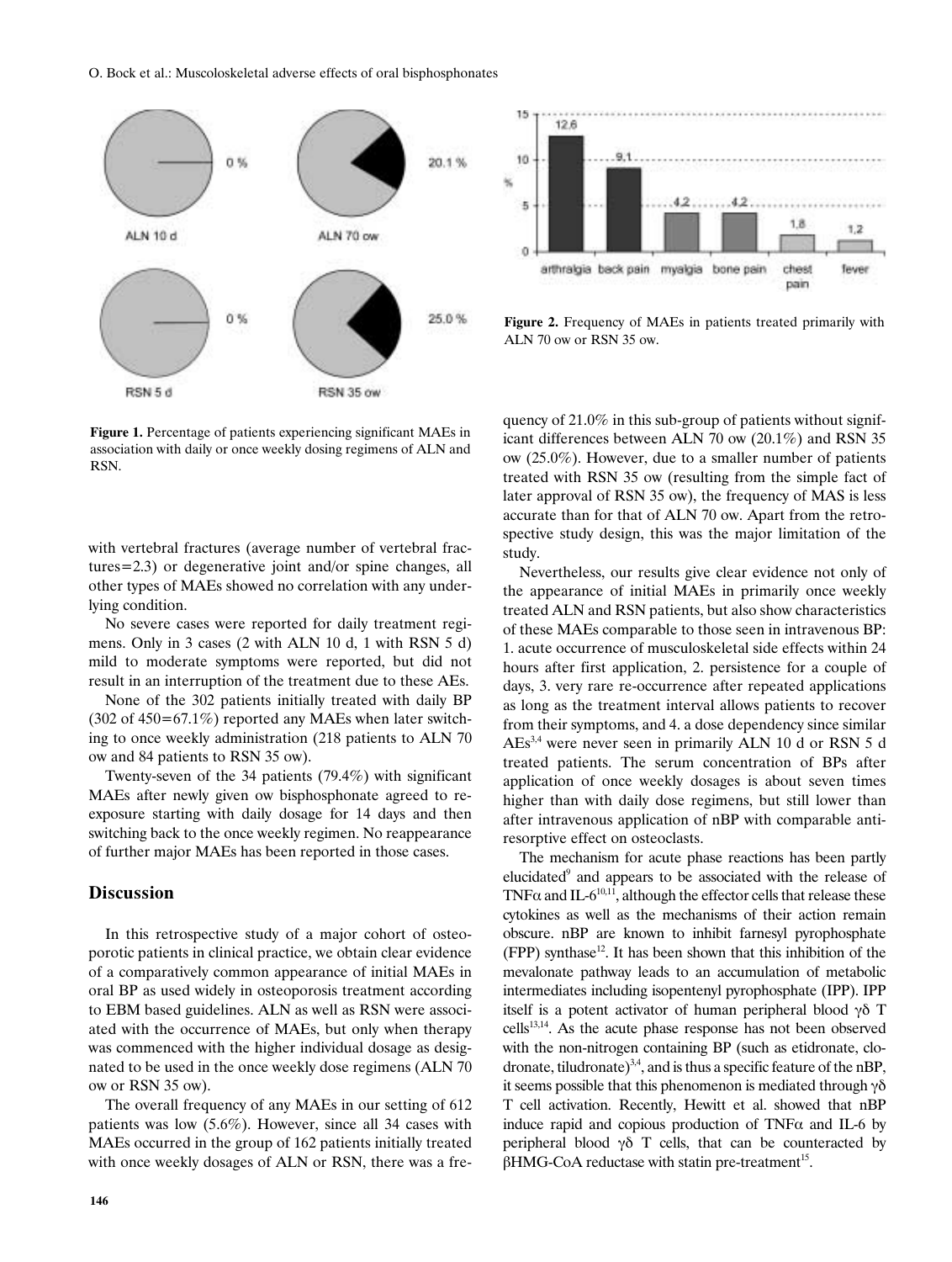Despite these findings and our own clinical observations in oral BP, with an interesting analogy to acute phase reactions in patients treated with intravenous BP, acute MAEs in the initial treatment with once weekly ALN and RSN are less common and, first of all, much less severe than in intravenous BP. In single cases, however, a severe pain syndrome or classic acute phase reaction can occur. Gerster recently described a case of transient true polyarthritis with increased serum C-reactive protein levels in a patient with primary osteoporosis treated with ALN, symptoms starting twelve hours after the first intake of ALN 70 ow<sup>16</sup>. Some reports indicate that in monthly oral ibandronate the number of patients reporting ILI within three days of first intake was significantly higher compared with the daily regimen<sup>17</sup>.

Other reports on acute MAEs are rare, probably because of their transient and partly unspecific nature and difficulties to distinguish BP related AEs from symptoms of an underlying disease like symptomatic osteoporosis, severe degenerative spine or joint disorders or inflammatory rheumatic diseases.

## **Conclusions**

The overall frequency of major MAEs in patients treated orally with ALN and RSN is low. Nevertheless, about one fifth of patients report acute MAEs if oral BP treatment was commenced using the higher once weekly dosage, either ALN 70 ow or RSN 35 ow. Although MAEs with this treatment regimen are, in general, less common and severe than in intravenous nBP, there seems to exist a dose-dependent effect similar to that reported after intravenous nBP application.

MAEs in oral ALN and RSN treatment are avoidable if treatment is commenced with lower daily dosages of ALN 10 d or RSN 5 d for about two weeks before switching to the overall, more convenient, once weekly dose regimen. According to our observation, patients having experienced MAEs after the first intake of ALN 70 ow or RSN 35 ow can be re-exposed, once the symptoms abate, since re-occurrence of major MAEs was not observed in our study.

Allthough the study was neither blind nor controlled, the authors, in full awareness of the limitations of a retrospective analysis of prospectively collected data, consider the data derived from a major patient cohort to be very relevant for the stepwise improvement of our understanding of osteoporosis treatment with oral nBP in a clinical setting.

### **References**

- 1. Fleisch H. Bisphosphonates in Bone Disease: From the Laboratory to the Patient. Academic Press; 2000.
- 2. Marx RE. Pamidronate (Aredia) and zoledronate (Zometa) induced avascular necrosis of the jaws: a growing epidemic. J Oral Maxillofac Surg 2003; 61:1115-1117.
- 3. Zojer N, Keck AV, Pecherstorfer M. Comparative tolerability of drug therapies for hypercalcaemia of malignancy. Drug Saf 1999; 21:389-406.
- 4. Conte P, Guarneri V. Safety of intravenous and oral bisphosphonates and compliance with dosing regimens. Oncologist 2004; 9(Suppl.4):28-37.
- 5. Baker DE. Alendronate and risedronate: what you need to know about their upper gastrointestinal tract toxicity. Rev Gastroenterol Disord 2002; 2:20-33.
- 6. Emkey R. Alendronate and risedronate for the treatment of postmenopausal osteoporosis: clinical profiles of the once-weekly and once-daily dosing formulations. Med Gen Med 2004; 6:6.
- 7. Emkey RD, Ettinger M. Improving compliance and persistence with bisphosphonate therapy for osteoporosis. Am J Med 2006; 119(Suppl.1):S18-24.
- 8. Cranney A, Guyatt G, Griffith L, Wells G, Tugwell P, Rosen C. Osteoporosis Methodology Group and The Osteoporosis Research Advisory Group. Meta-analyses of therapies for postmenopausal osteoporosis. IX: Summary of meta-analyses of therapies for postmenopausal osteoporosis. Endocr Rev 2002; 23:570-578.
- 9. Russell RG, Croucher PI, Rogers MJ. Bisphosphonates: pharmacology, mechanisms of action and clinical uses. Osteoporos Int 1999; 9(Suppl.2):S66-80.
- 10. Schweitzer DH, Oostendorp-van de Ruit M, Van der Pluijm G, Lowik CW, Papapoulos SE. Interleukin-6 and the acute phase response during treatment of patients with Paget's disease with the nitrogen-containing bisphosphonate dimethylaminohydroxypropylidene bisphosphonate. J Bone Miner Res 1995; 10:956-962.
- 11. Sauty A, Pecherstorfer M, Zimmer-Roth I, Fioroni P, Juillerat L, Markert M, Ludwig H, Leuenberger P, Burckhardt P, Thiebaud D. Interleukin-6 and tumor necrosis factor alpha levels after bisphosphonates treatment *in vitro* and in patients with malignancy. Bone 1996; 18:133-139.
- 12. van Beek E, Pieterman E, Cohen L, Lowik C, Papapoulos S. Nitrogen-containing bisphosphonates inhibit isopentenyl pyrophosphate isomerase/farnesyl pyrophosphate synthase activity with relative potencies corresponding to their antiresorptive potencies *in vitro* and *in vivo*. Biochem Biophys Res Commun 1999; 255:491-494.
- 13. Gober HJ, Kistowska M, Angman L, Jeno P, Mori L, De Libero G. Human T cell receptor gammadelta cells recognize endogenous mevalonate metabolites in tumor cells. J Exp Med 2003; 197:163-168.
- 14. Tanaka Y, Morita CT, Tanaka Y, Nieves E, Brenner MB, Bloom BR. Natural and synthetic non-peptide antigens recognized by human gamma delta T cells. Nature 1995; 375:155-158.
- 15. Hewitt RE, Lissina A, Green AE, Slay ES, Price DA, Sewell AK. The bisphosphonate acute phase response: rapid and copious production of proinflammatory cytokines by peripheral blood gd T cells in response to